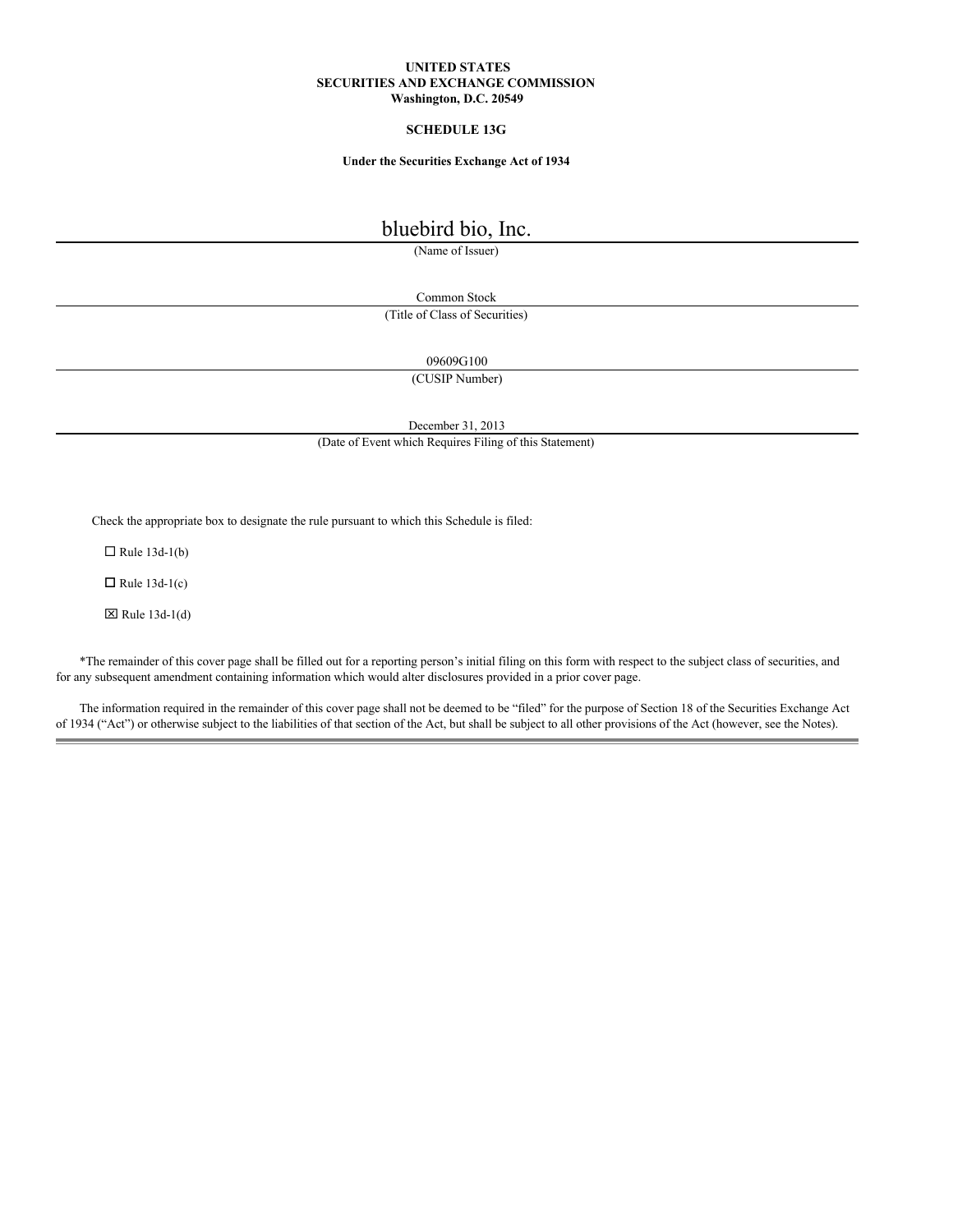| <b>CUSIP No. 09609G100</b> |                                                                             |                     | 13G                                                          | Page 2 of 12                  |  |  |  |
|----------------------------|-----------------------------------------------------------------------------|---------------------|--------------------------------------------------------------|-------------------------------|--|--|--|
| 1                          | <b>NAMES OF REPORTING PERSONS</b>                                           |                     | I.R.S. IDENTIFICATION NOS. OF ABOVE PERSONS (ENTITIES ONLY)  |                               |  |  |  |
|                            | ARCH Venture Fund VII, L.P.                                                 |                     |                                                              |                               |  |  |  |
| $\overline{2}$             |                                                                             |                     | CHECK THE APPROPRIATE BOX IF A MEMBER OF A GROUP*            | (a) $\Box$<br>$(b)$ $\square$ |  |  |  |
| $\overline{3}$             |                                                                             | <b>SEC USE ONLY</b> |                                                              |                               |  |  |  |
| $\overline{\mathbf{4}}$    |                                                                             |                     | CITIZENSHIP OR PLACE OF ORGANIZATION                         |                               |  |  |  |
|                            | Delaware                                                                    |                     |                                                              |                               |  |  |  |
|                            |                                                                             | 5                   | <b>SOLE VOTING POWER</b>                                     |                               |  |  |  |
|                            |                                                                             |                     |                                                              |                               |  |  |  |
|                            | <b>NUMBER OF</b><br><b>SHARES</b>                                           | 6                   | 0 shares<br><b>SHARED VOTING POWER</b>                       |                               |  |  |  |
|                            | <b>BENEFICIALLY</b>                                                         |                     |                                                              |                               |  |  |  |
|                            | <b>OWNED BY</b>                                                             |                     | 1,793,588                                                    |                               |  |  |  |
|                            | <b>EACH</b>                                                                 | 7                   | <b>SOLE DISPOSITIVE POWER</b>                                |                               |  |  |  |
|                            | <b>REPORTING</b><br><b>PERSON</b>                                           |                     | 0 shares                                                     |                               |  |  |  |
|                            | <b>WITH</b>                                                                 | $\mathbf{8}$        | SHARED DISPOSITIVE POWER                                     |                               |  |  |  |
|                            |                                                                             |                     |                                                              |                               |  |  |  |
|                            |                                                                             |                     | 1,793,588                                                    |                               |  |  |  |
| 9                          |                                                                             |                     | AGGREGATE AMOUNT BENEFICIALLY OWNED BY EACH REPORTING PERSON |                               |  |  |  |
|                            | 1,793,588                                                                   |                     |                                                              |                               |  |  |  |
| 10                         | CHECK IF THE AGGREGATE AMOUNT IN ROW (9) EXCLUDES CERTAIN SHARES*<br>$\Box$ |                     |                                                              |                               |  |  |  |
|                            |                                                                             |                     |                                                              |                               |  |  |  |
|                            |                                                                             |                     |                                                              |                               |  |  |  |
| 11                         | PERCENT OF CLASS REPRESENTED BY AMOUNT IN ROW (9)                           |                     |                                                              |                               |  |  |  |
|                            | 7.5%                                                                        |                     |                                                              |                               |  |  |  |
| 12                         | TYPE OF REPORTING PERSON*                                                   |                     |                                                              |                               |  |  |  |
|                            |                                                                             |                     |                                                              |                               |  |  |  |
|                            | PN                                                                          |                     |                                                              |                               |  |  |  |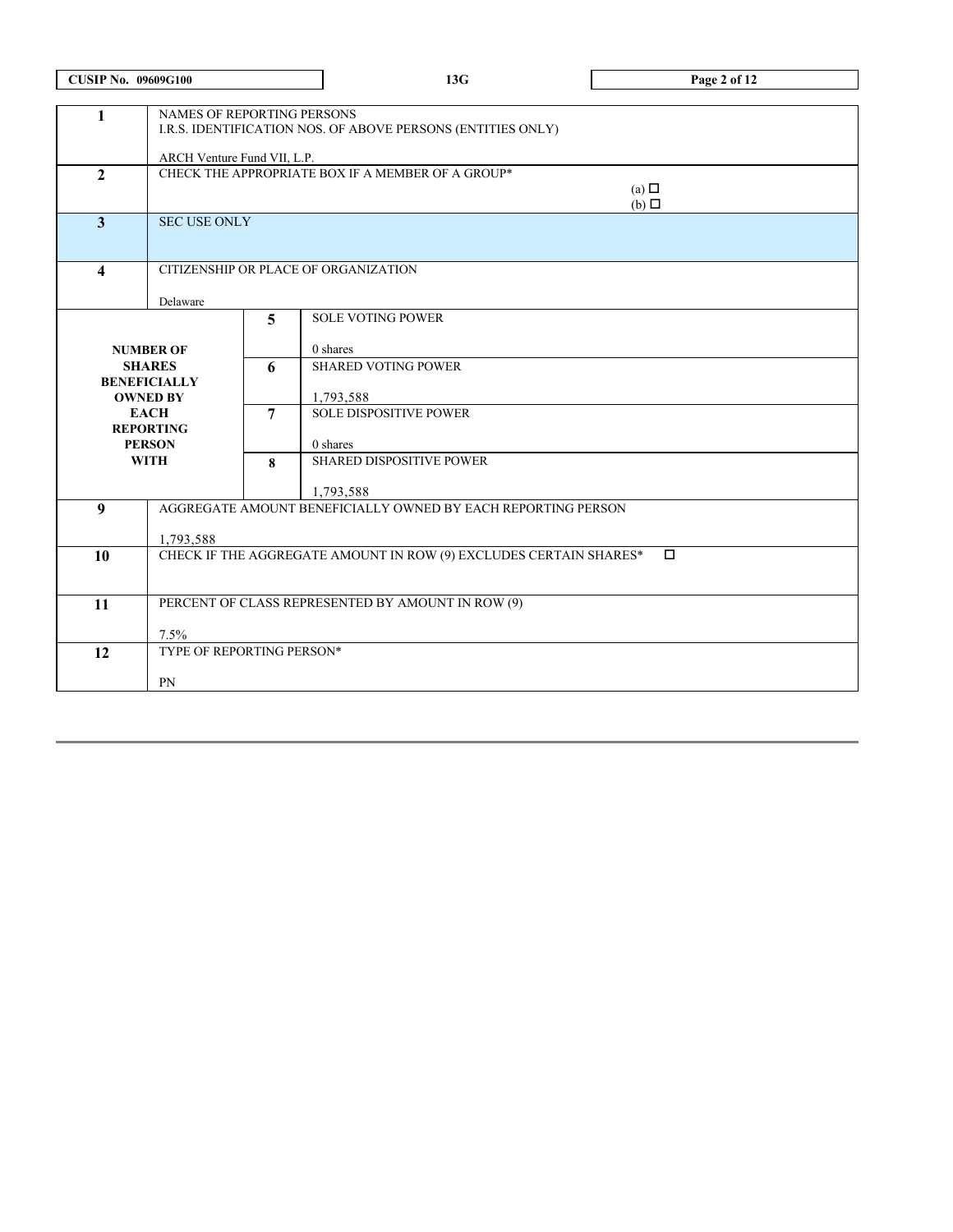| <b>CUSIP No. 09609G100</b> |                                                                                       |                                                             | 13G                                                          | Page 3 of 12    |  |  |  |
|----------------------------|---------------------------------------------------------------------------------------|-------------------------------------------------------------|--------------------------------------------------------------|-----------------|--|--|--|
|                            |                                                                                       |                                                             |                                                              |                 |  |  |  |
| $\mathbf{1}$               | NAMES OF REPORTING PERSONS                                                            |                                                             |                                                              |                 |  |  |  |
|                            |                                                                                       | I.R.S. IDENTIFICATION NOS. OF ABOVE PERSONS (ENTITIES ONLY) |                                                              |                 |  |  |  |
|                            | ARCH Venture Partners VII, L.P.                                                       |                                                             |                                                              |                 |  |  |  |
| $\overline{2}$             |                                                                                       |                                                             | CHECK THE APPROPRIATE BOX IF A MEMBER OF A GROUP*            |                 |  |  |  |
|                            |                                                                                       |                                                             |                                                              | (a) $\Box$      |  |  |  |
| $\overline{\mathbf{3}}$    | <b>SEC USE ONLY</b>                                                                   |                                                             |                                                              | $(b)$ $\square$ |  |  |  |
|                            |                                                                                       |                                                             |                                                              |                 |  |  |  |
|                            |                                                                                       |                                                             |                                                              |                 |  |  |  |
| $\overline{\mathbf{4}}$    |                                                                                       |                                                             | CITIZENSHIP OR PLACE OF ORGANIZATION                         |                 |  |  |  |
|                            | Delaware                                                                              |                                                             |                                                              |                 |  |  |  |
|                            |                                                                                       | 5                                                           | <b>SOLE VOTING POWER</b>                                     |                 |  |  |  |
|                            |                                                                                       |                                                             |                                                              |                 |  |  |  |
|                            | <b>NUMBER OF</b>                                                                      | 0 shares                                                    |                                                              |                 |  |  |  |
|                            | <b>SHARES</b>                                                                         | 6                                                           | <b>SHARED VOTING POWER</b>                                   |                 |  |  |  |
|                            | <b>BENEFICIALLY</b><br><b>OWNED BY</b>                                                |                                                             | 1,793,588                                                    |                 |  |  |  |
|                            | <b>EACH</b>                                                                           | $\overline{7}$                                              | <b>SOLE DISPOSITIVE POWER</b>                                |                 |  |  |  |
|                            | <b>REPORTING</b>                                                                      |                                                             |                                                              |                 |  |  |  |
|                            | <b>PERSON</b>                                                                         | 8                                                           | 0 shares                                                     |                 |  |  |  |
|                            | <b>WITH</b>                                                                           |                                                             | <b>SHARED DISPOSITIVE POWER</b>                              |                 |  |  |  |
|                            |                                                                                       |                                                             | 1,793,588                                                    |                 |  |  |  |
| 9                          |                                                                                       |                                                             | AGGREGATE AMOUNT BENEFICIALLY OWNED BY EACH REPORTING PERSON |                 |  |  |  |
|                            |                                                                                       |                                                             |                                                              |                 |  |  |  |
| 10                         | 1,793,588<br>CHECK IF THE AGGREGATE AMOUNT IN ROW (9) EXCLUDES CERTAIN SHARES* $\Box$ |                                                             |                                                              |                 |  |  |  |
|                            |                                                                                       |                                                             |                                                              |                 |  |  |  |
|                            |                                                                                       |                                                             |                                                              |                 |  |  |  |
| 11                         | PERCENT OF CLASS REPRESENTED BY AMOUNT IN ROW (9)                                     |                                                             |                                                              |                 |  |  |  |
|                            | 7.5%                                                                                  |                                                             |                                                              |                 |  |  |  |
| 12                         | TYPE OF REPORTING PERSON*                                                             |                                                             |                                                              |                 |  |  |  |
|                            |                                                                                       |                                                             |                                                              |                 |  |  |  |
|                            | PN                                                                                    |                                                             |                                                              |                 |  |  |  |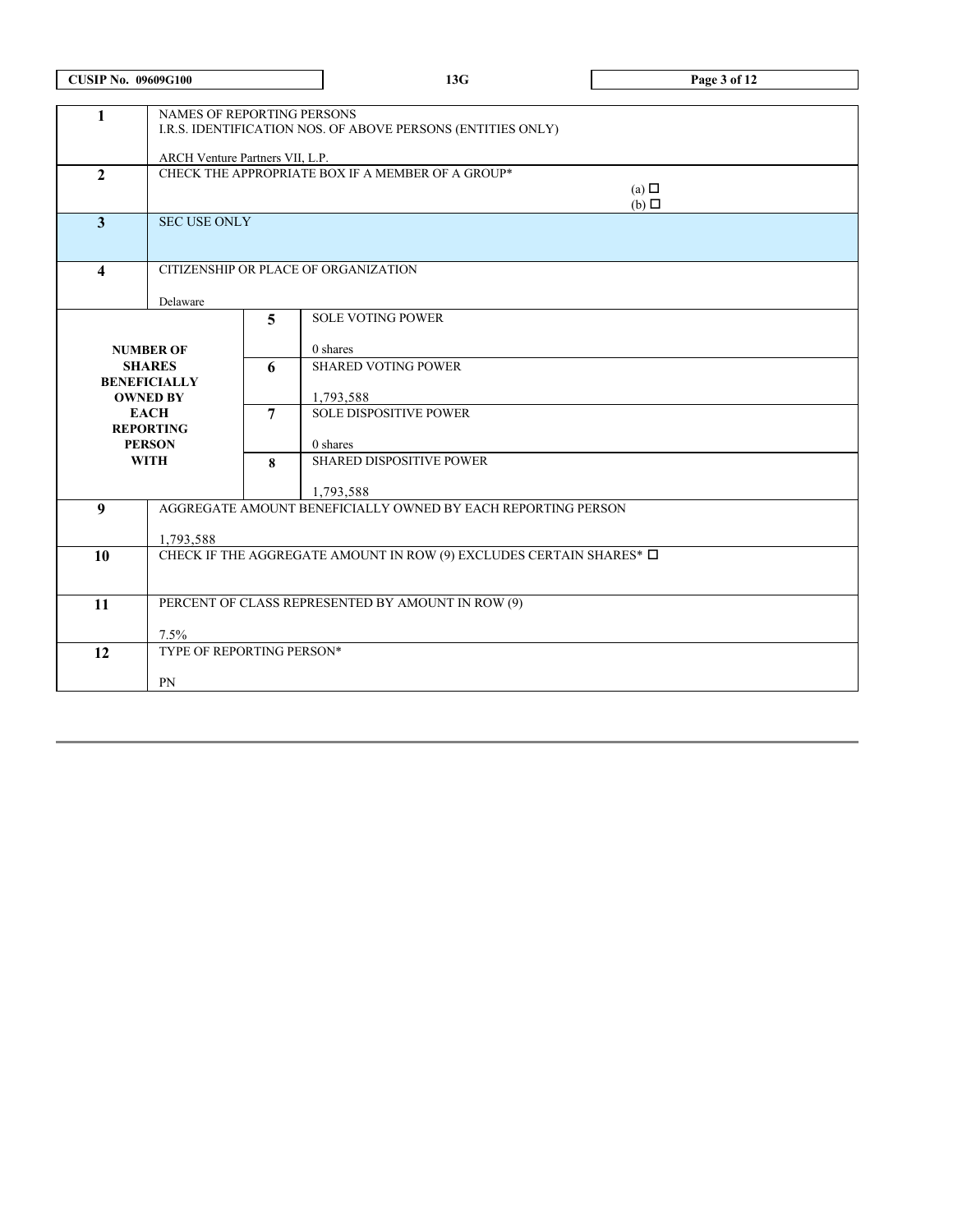| <b>CUSIP No. 09609G100</b> |                                                                                                                             |                                                                                    | 13G                                                          | Page 4 of 12 |  |
|----------------------------|-----------------------------------------------------------------------------------------------------------------------------|------------------------------------------------------------------------------------|--------------------------------------------------------------|--------------|--|
| $\mathbf{1}$               | NAMES OF REPORTING PERSONS<br>I.R.S. IDENTIFICATION NOS. OF ABOVE PERSONS (ENTITIES ONLY)<br>ARCH Venture Partners VII, LLC |                                                                                    |                                                              |              |  |
| $\overline{2}$             |                                                                                                                             | CHECK THE APPROPRIATE BOX IF A MEMBER OF A GROUP*<br>(a) $\Box$<br>$(b)$ $\square$ |                                                              |              |  |
| 3                          |                                                                                                                             | <b>SEC USE ONLY</b>                                                                |                                                              |              |  |
| $\overline{\mathbf{4}}$    |                                                                                                                             |                                                                                    | CITIZENSHIP OR PLACE OF ORGANIZATION                         |              |  |
|                            | Delaware                                                                                                                    |                                                                                    |                                                              |              |  |
|                            |                                                                                                                             | 5                                                                                  | <b>SOLE VOTING POWER</b>                                     |              |  |
|                            | <b>NUMBER OF</b>                                                                                                            |                                                                                    | 0 shares                                                     |              |  |
|                            | <b>SHARES</b><br><b>BENEFICIALLY</b>                                                                                        | 6                                                                                  | <b>SHARED VOTING POWER</b>                                   |              |  |
|                            | <b>OWNED BY</b>                                                                                                             | $\overline{7}$                                                                     | 1,793,588                                                    |              |  |
|                            | <b>EACH</b><br><b>REPORTING</b>                                                                                             |                                                                                    | <b>SOLE DISPOSITIVE POWER</b>                                |              |  |
|                            | <b>PERSON</b>                                                                                                               |                                                                                    | 0 shares                                                     |              |  |
|                            | <b>WITH</b>                                                                                                                 |                                                                                    | <b>SHARED DISPOSITIVE POWER</b>                              |              |  |
|                            |                                                                                                                             |                                                                                    | 1,793,588                                                    |              |  |
| 9                          |                                                                                                                             |                                                                                    | AGGREGATE AMOUNT BENEFICIALLY OWNED BY EACH REPORTING PERSON |              |  |
|                            | 1,793,588                                                                                                                   |                                                                                    |                                                              |              |  |
| 10                         | CHECK IF THE AGGREGATE AMOUNT IN ROW (9) EXCLUDES CERTAIN SHARES* $\Box$                                                    |                                                                                    |                                                              |              |  |
| 11                         | PERCENT OF CLASS REPRESENTED BY AMOUNT IN ROW (9)                                                                           |                                                                                    |                                                              |              |  |
|                            | 7.5%                                                                                                                        |                                                                                    |                                                              |              |  |
| 12                         | TYPE OF REPORTING PERSON*                                                                                                   |                                                                                    |                                                              |              |  |
|                            | $00\,$                                                                                                                      |                                                                                    |                                                              |              |  |
|                            |                                                                                                                             |                                                                                    |                                                              |              |  |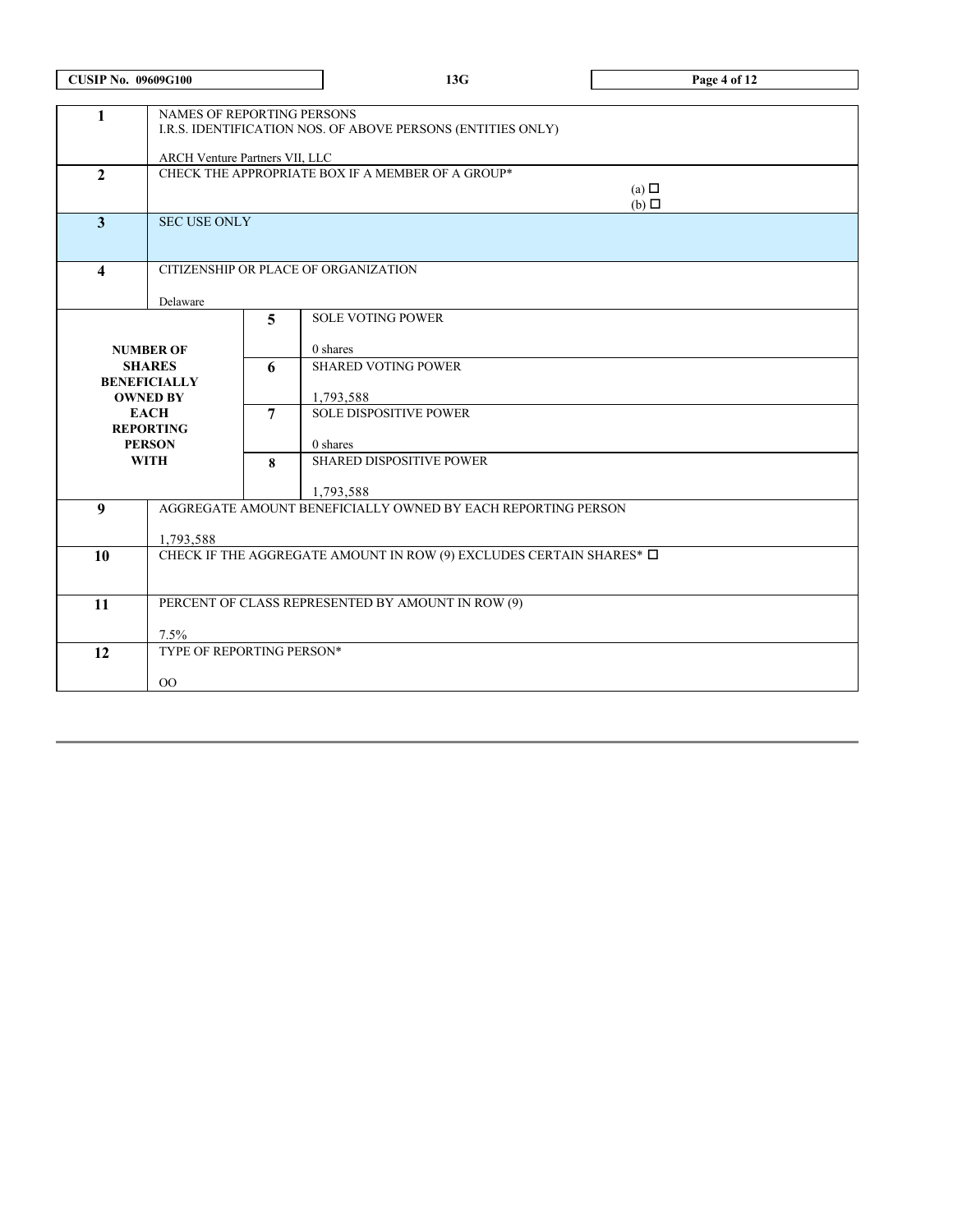| <b>CUSIP No. 09609G100</b> |                                                                                                             |                | 13G                                                                      | Page 5 of 12 |  |  |  |
|----------------------------|-------------------------------------------------------------------------------------------------------------|----------------|--------------------------------------------------------------------------|--------------|--|--|--|
| $\mathbf{1}$               | NAMES OF REPORTING PERSONS<br>I.R.S. IDENTIFICATION NOS. OF ABOVE PERSONS (ENTITIES ONLY)<br>Keith Crandell |                |                                                                          |              |  |  |  |
| $\overline{2}$             | CHECK THE APPROPRIATE BOX IF A MEMBER OF A GROUP*<br>(a) $\Box$<br>$(b)$ $\square$                          |                |                                                                          |              |  |  |  |
| $\overline{\mathbf{3}}$    | <b>SEC USE ONLY</b>                                                                                         |                |                                                                          |              |  |  |  |
| $\overline{\mathbf{4}}$    |                                                                                                             |                | CITIZENSHIP OR PLACE OF ORGANIZATION                                     |              |  |  |  |
|                            | United States of America                                                                                    |                |                                                                          |              |  |  |  |
|                            |                                                                                                             | 5              | <b>SOLE VOTING POWER</b>                                                 |              |  |  |  |
|                            | <b>NUMBER OF</b>                                                                                            |                | 0 shares                                                                 |              |  |  |  |
|                            | <b>SHARES</b>                                                                                               | 6              | <b>SHARED VOTING POWER</b>                                               |              |  |  |  |
|                            | <b>BENEFICIALLY</b>                                                                                         |                |                                                                          |              |  |  |  |
|                            | <b>OWNED BY</b>                                                                                             |                | 1,793,588                                                                |              |  |  |  |
|                            | <b>EACH</b><br><b>REPORTING</b>                                                                             | $\overline{7}$ | <b>SOLE DISPOSITIVE POWER</b>                                            |              |  |  |  |
|                            | <b>PERSON</b>                                                                                               |                | 0 shares                                                                 |              |  |  |  |
|                            | <b>WITH</b>                                                                                                 |                | <b>SHARED DISPOSITIVE POWER</b>                                          |              |  |  |  |
|                            |                                                                                                             |                | 1,793,588                                                                |              |  |  |  |
| 9                          |                                                                                                             |                | AGGREGATE AMOUNT BENEFICIALLY OWNED BY EACH REPORTING PERSON             |              |  |  |  |
|                            |                                                                                                             |                |                                                                          |              |  |  |  |
| 10                         | 1,793,588                                                                                                   |                | CHECK IF THE AGGREGATE AMOUNT IN ROW (9) EXCLUDES CERTAIN SHARES* $\Box$ |              |  |  |  |
|                            |                                                                                                             |                |                                                                          |              |  |  |  |
|                            |                                                                                                             |                |                                                                          |              |  |  |  |
| 11                         |                                                                                                             |                | PERCENT OF CLASS REPRESENTED BY AMOUNT IN ROW (9)                        |              |  |  |  |
|                            | 7.5%                                                                                                        |                |                                                                          |              |  |  |  |
| 12                         | TYPE OF REPORTING PERSON*                                                                                   |                |                                                                          |              |  |  |  |
|                            | IN                                                                                                          |                |                                                                          |              |  |  |  |
|                            |                                                                                                             |                |                                                                          |              |  |  |  |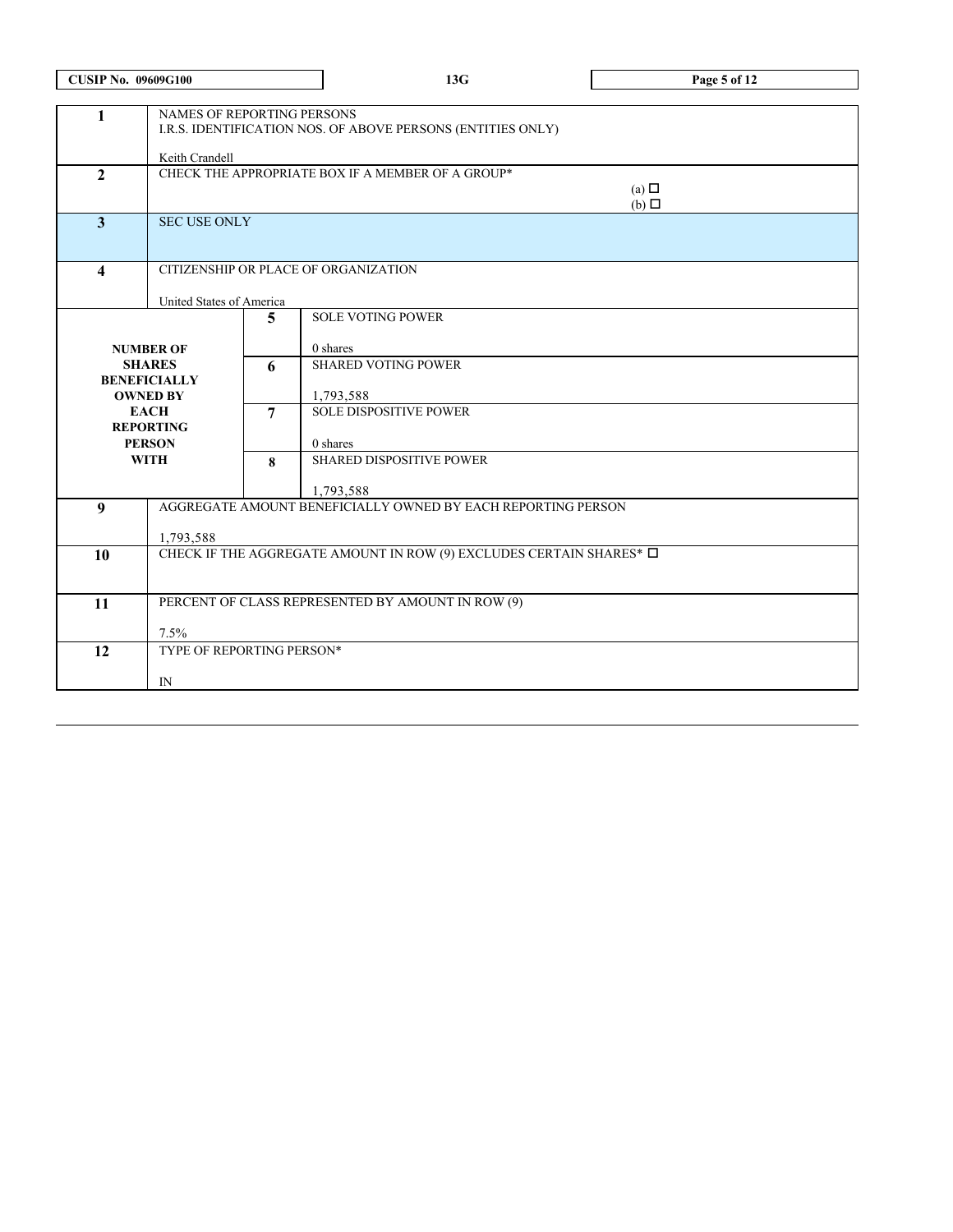| <b>CUSIP No. 09609G100</b> |                                                                          |                | 13G                                                          | Page 6 of 12    |  |  |  |
|----------------------------|--------------------------------------------------------------------------|----------------|--------------------------------------------------------------|-----------------|--|--|--|
|                            |                                                                          |                |                                                              |                 |  |  |  |
| 1                          | NAMES OF REPORTING PERSONS                                               |                |                                                              |                 |  |  |  |
|                            | I.R.S. IDENTIFICATION NOS. OF ABOVE PERSONS (ENTITIES ONLY)              |                |                                                              |                 |  |  |  |
|                            | Clinton Bybee                                                            |                |                                                              |                 |  |  |  |
| $\overline{2}$             |                                                                          |                | CHECK THE APPROPRIATE BOX IF A MEMBER OF A GROUP*            |                 |  |  |  |
|                            |                                                                          |                |                                                              | (a) $\Box$      |  |  |  |
|                            |                                                                          |                |                                                              | $(b)$ $\square$ |  |  |  |
| $\overline{\mathbf{3}}$    | <b>SECUSE ONLY</b>                                                       |                |                                                              |                 |  |  |  |
|                            |                                                                          |                |                                                              |                 |  |  |  |
| $\overline{\mathbf{4}}$    |                                                                          |                | CITIZENSHIP OR PLACE OF ORGANIZATION                         |                 |  |  |  |
|                            |                                                                          |                |                                                              |                 |  |  |  |
|                            | United States of America                                                 |                |                                                              |                 |  |  |  |
|                            |                                                                          | 5.             | <b>SOLE VOTING POWER</b>                                     |                 |  |  |  |
|                            | <b>NUMBER OF</b>                                                         |                | 0 shares                                                     |                 |  |  |  |
|                            | <b>SHARES</b>                                                            | 6              | <b>SHARED VOTING POWER</b>                                   |                 |  |  |  |
|                            | <b>BENEFICIALLY</b>                                                      |                |                                                              |                 |  |  |  |
|                            | <b>OWNED BY</b>                                                          |                | 1,793,588                                                    |                 |  |  |  |
|                            | <b>EACH</b>                                                              | $\overline{7}$ | <b>SOLE DISPOSITIVE POWER</b>                                |                 |  |  |  |
|                            | <b>REPORTING</b><br><b>PERSON</b>                                        |                | 0 shares                                                     |                 |  |  |  |
|                            | <b>WITH</b>                                                              | 8              | SHARED DISPOSITIVE POWER                                     |                 |  |  |  |
|                            |                                                                          |                |                                                              |                 |  |  |  |
|                            |                                                                          |                | 1,793,588                                                    |                 |  |  |  |
| 9                          |                                                                          |                | AGGREGATE AMOUNT BENEFICIALLY OWNED BY EACH REPORTING PERSON |                 |  |  |  |
|                            | 1,793,588                                                                |                |                                                              |                 |  |  |  |
| 10                         | CHECK IF THE AGGREGATE AMOUNT IN ROW (9) EXCLUDES CERTAIN SHARES* $\Box$ |                |                                                              |                 |  |  |  |
|                            |                                                                          |                |                                                              |                 |  |  |  |
|                            |                                                                          |                |                                                              |                 |  |  |  |
|                            | PERCENT OF CLASS REPRESENTED BY AMOUNT IN ROW (9)<br>11                  |                |                                                              |                 |  |  |  |
|                            | 7.5%                                                                     |                |                                                              |                 |  |  |  |
| 12                         | TYPE OF REPORTING PERSON*                                                |                |                                                              |                 |  |  |  |
|                            |                                                                          |                |                                                              |                 |  |  |  |
|                            | IN                                                                       |                |                                                              |                 |  |  |  |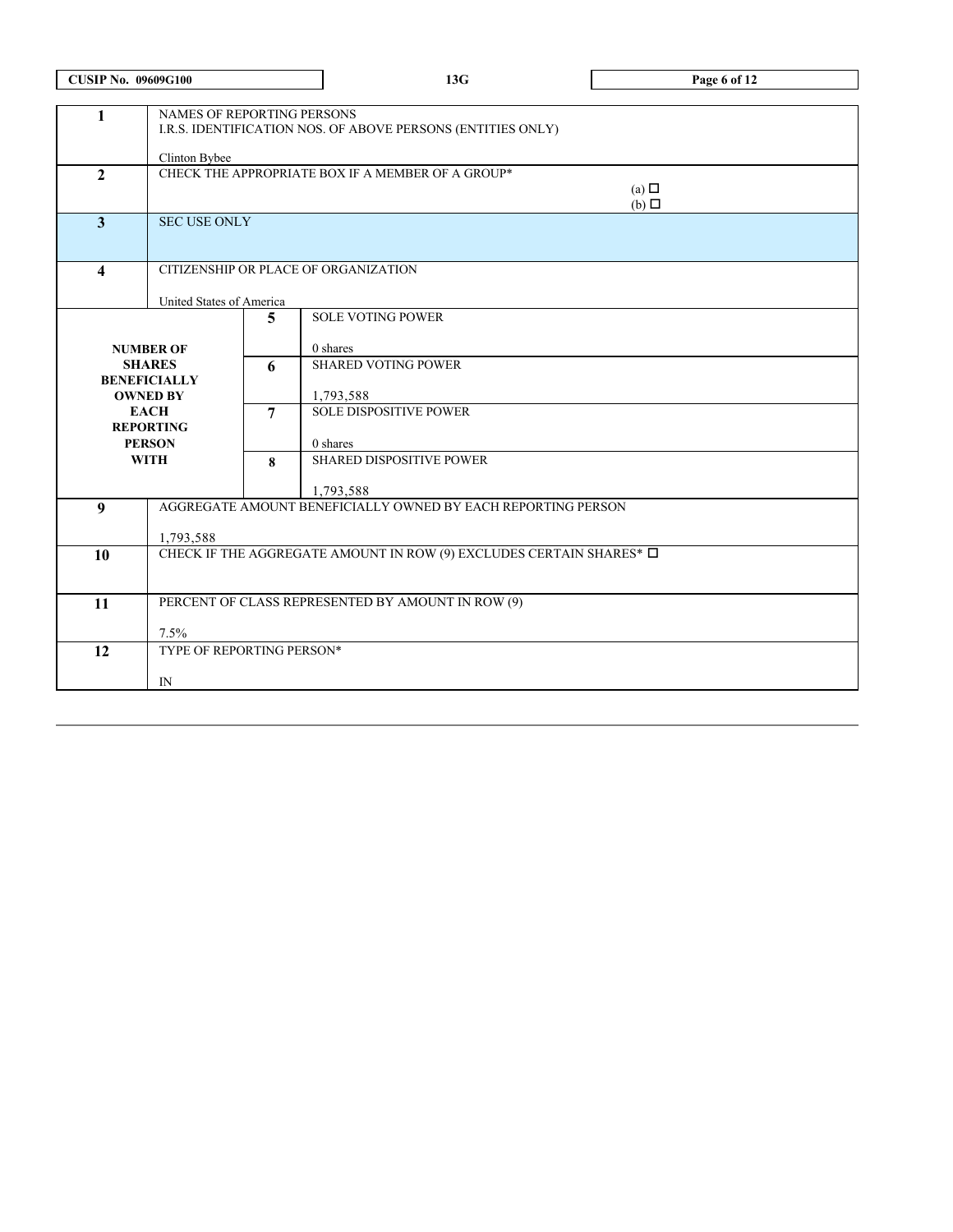| <b>CUSIP No. 09609G100</b> |                                                                          |                            | 13G                                                                       | Page 7 of 12    |  |  |  |
|----------------------------|--------------------------------------------------------------------------|----------------------------|---------------------------------------------------------------------------|-----------------|--|--|--|
|                            |                                                                          |                            |                                                                           |                 |  |  |  |
| $\mathbf{1}$               |                                                                          | NAMES OF REPORTING PERSONS |                                                                           |                 |  |  |  |
|                            |                                                                          |                            | I.R.S. IDENTIFICATION NOS. OF ABOVE PERSONS (ENTITIES ONLY)               |                 |  |  |  |
|                            | Robert Nelsen                                                            |                            |                                                                           |                 |  |  |  |
| $\overline{2}$             |                                                                          |                            | CHECK THE APPROPRIATE BOX IF A MEMBER OF A GROUP*                         |                 |  |  |  |
|                            |                                                                          |                            |                                                                           | (a) $\Box$      |  |  |  |
| $\overline{\mathbf{3}}$    | <b>SEC USE ONLY</b>                                                      |                            |                                                                           | $(b)$ $\square$ |  |  |  |
|                            |                                                                          |                            |                                                                           |                 |  |  |  |
|                            |                                                                          |                            |                                                                           |                 |  |  |  |
| $\overline{\mathbf{4}}$    |                                                                          |                            | CITIZENSHIP OR PLACE OF ORGANIZATION                                      |                 |  |  |  |
|                            |                                                                          |                            |                                                                           |                 |  |  |  |
|                            | United States of America                                                 | 5.                         | <b>SOLE VOTING POWER</b>                                                  |                 |  |  |  |
|                            |                                                                          |                            |                                                                           |                 |  |  |  |
|                            | <b>NUMBER OF</b>                                                         |                            | 0 shares                                                                  |                 |  |  |  |
|                            | <b>SHARES</b>                                                            | 6                          | <b>SHARED VOTING POWER</b>                                                |                 |  |  |  |
|                            | <b>BENEFICIALLY</b>                                                      |                            |                                                                           |                 |  |  |  |
|                            | <b>OWNED BY</b><br><b>EACH</b>                                           | $\overline{7}$             | 1,793,588<br><b>SOLE DISPOSITIVE POWER</b>                                |                 |  |  |  |
|                            | <b>REPORTING</b>                                                         |                            |                                                                           |                 |  |  |  |
|                            | <b>PERSON</b>                                                            |                            | 0 shares                                                                  |                 |  |  |  |
|                            | <b>WITH</b>                                                              |                            | SHARED DISPOSITIVE POWER                                                  |                 |  |  |  |
|                            |                                                                          |                            |                                                                           |                 |  |  |  |
| 9                          |                                                                          |                            | 1,793,588<br>AGGREGATE AMOUNT BENEFICIALLY OWNED BY EACH REPORTING PERSON |                 |  |  |  |
|                            |                                                                          |                            |                                                                           |                 |  |  |  |
|                            | 1,793,588                                                                |                            |                                                                           |                 |  |  |  |
| 10                         | CHECK IF THE AGGREGATE AMOUNT IN ROW (9) EXCLUDES CERTAIN SHARES* $\Box$ |                            |                                                                           |                 |  |  |  |
|                            |                                                                          |                            |                                                                           |                 |  |  |  |
| 11                         | PERCENT OF CLASS REPRESENTED BY AMOUNT IN ROW (9)                        |                            |                                                                           |                 |  |  |  |
|                            |                                                                          |                            |                                                                           |                 |  |  |  |
|                            | 7.5%                                                                     |                            |                                                                           |                 |  |  |  |
| 12                         | TYPE OF REPORTING PERSON*                                                |                            |                                                                           |                 |  |  |  |
|                            | IN                                                                       |                            |                                                                           |                 |  |  |  |
|                            |                                                                          |                            |                                                                           |                 |  |  |  |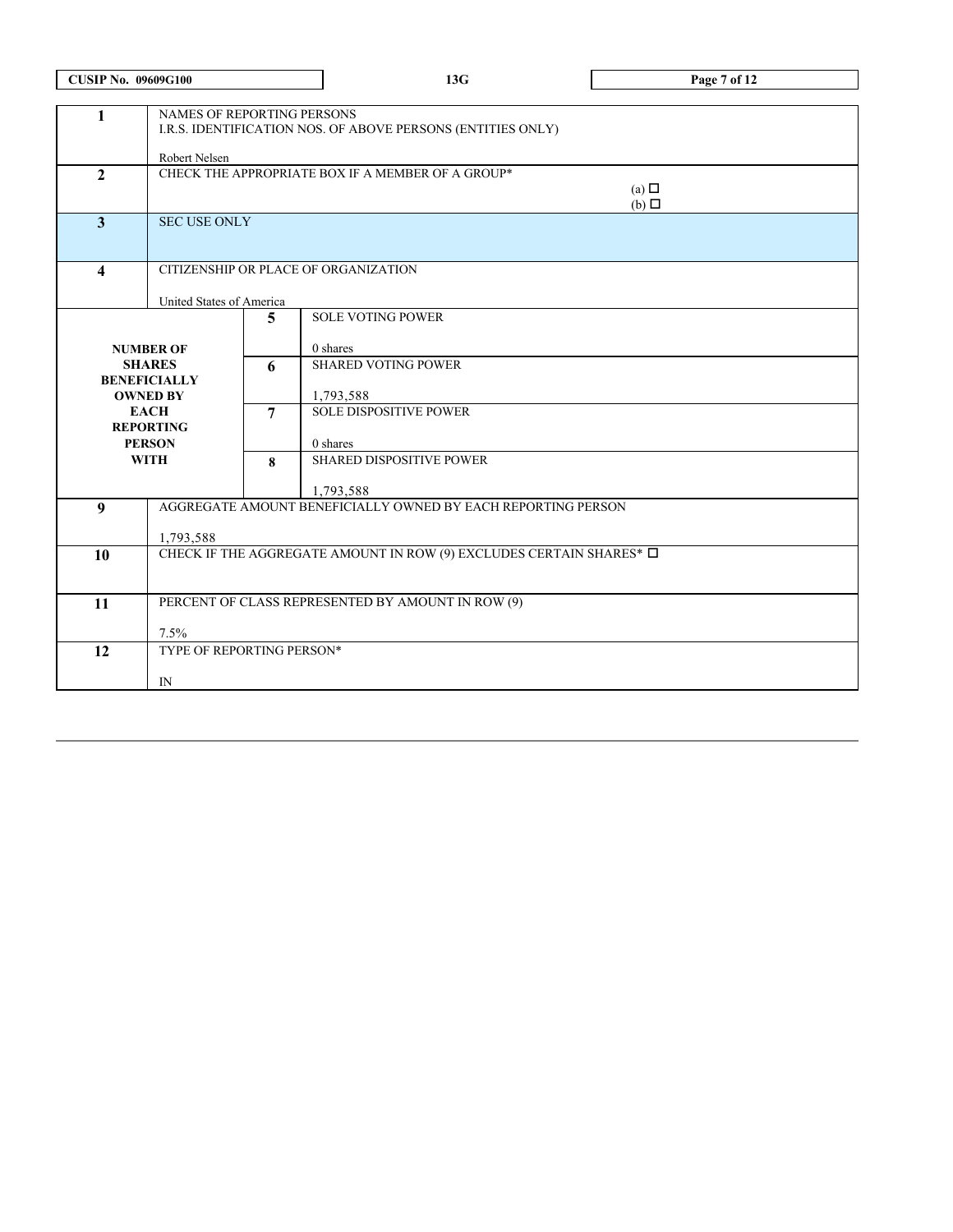#### **Item 1(a). Name of Issuer**

bluebird bio, Inc. (the "Issuer").

#### **Item 1(b). Address of Issuer's Principal Executive Offices**

840 Memorial Drive, 4th Floor, Cambridge, MA 02139

#### **Item 2(a). Name of Person Filing**

ARCH Venture Fund VII, L.P. ("ARCH Venture Fund VII"); ARCH Venture Partners VII, L.P. ("AVP VII LP"); ARCH Venture Partners VII, LLC ("AVP VII LLC") (collectively, the "Reporting Entities" and individually, each a "Reporting Entity"); and Keith Crandell ("Crandell"), Robert Nelsen ("Nelsen") and Clinton Bybee ("Bybee") (collectively, the "Managing Directors" and individually, each a "Managing Director"). The Reporting Entities and the Managing Directors collectively are referred to as the "Reporting Persons".

#### **Item 2(b). Address of Principal Business Office or, if none, Residence**

8725 W. Higgins Road, Suite 290, Chicago, IL 60631

#### **Item 2(c). Citizenship**

ARCH Venture Fund VII and AVP VII LP are limited partnerships organized under the laws of the State of Delaware. AVP VII LLC is a limited liability company organized under the laws of the State of Delaware. Each Managing Director is a US citizen.

#### **Item 2(d). Title of Class of Securities**

Common stock, par value \$0.01 per share .

**Item 2(e). CUSIP Number**

09609G100

#### **Item 3. If this statement is filed pursuant to Rule 13d-1(b), or 13d-2(b) or (c), Check Whether the Person Filing is a:**

Not Applicable.

- **Item 4. Ownership**
- (a) Amount beneficially owned:

ARCH Venture Fund VII is the record owner of 1,793,588 shares of Common Stock (the "Record Shares") as of December 31, 2013. AVP VII LP, as the sole general partner of ARCH Venture Fund VII, may be deemed to beneficially own the Record Shares. AVP VII LLC, as the sole general partner of AVP VII LP, may be deemed to beneficially own the Record Shares. As managing directors of AVP VII LLC, each Managing Director may also be deemed to share the power to direct the disposition and vote of the Record Shares.

(b) Percent of class:

In the aggregate, the Reporting Persons beneficially own approximately 7.5% of the outstanding shares of common stock of the Issuer, based upon 23,780,211 shares of common stock outstanding as of October 31, 2013 as reported on the Issuer's 10-Q as filed with the Securities and Exchange Commission on November 14, 2013.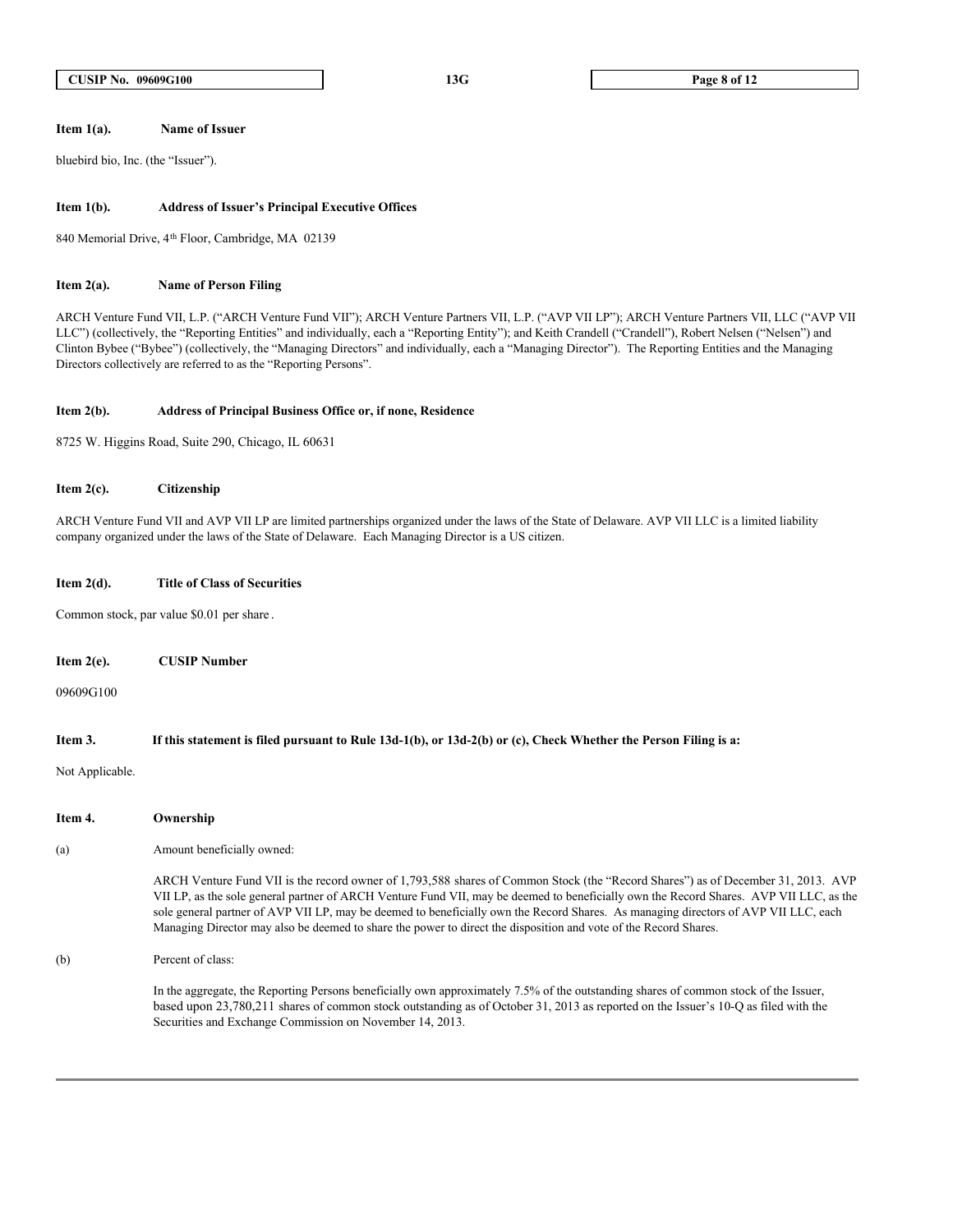| (c) |       | Number of shares as to which such person has:                                   |
|-----|-------|---------------------------------------------------------------------------------|
|     | (i)   | Sole power to vote or to direct the vote:                                       |
|     |       | 0 shares for each Reporting Person                                              |
|     | (ii)  | Shared power to vote or to direct the vote:                                     |
|     |       | Each of the Reporting Persons: 1,793,588                                        |
|     | (iii) | Sole power to dispose or to direct the disposition:                             |
|     |       | 0 shares for each Reporting Person                                              |
|     | (iv)  | Shared power to dispose or to direct the disposition:                           |
|     |       | Each of the Reporting Persons: 1,793,588                                        |
|     |       | Each Reporting Person disclaims beneficial ownership of such shares of Common S |

Stock except for the shares, if any, such Reporting Person holds of record.

# **Item 5. Ownership of Five Percent or Less of a Class**

Not Applicable.

| Item 6. | <b>Ownership of More than Five Percent on Behalf of Another Person</b> |
|---------|------------------------------------------------------------------------|
|         |                                                                        |

Not Applicable.

| Item 7.         | Identification and Classification of the Subsidiary Which Acquired the Security Being Reported on By the Parent Holding<br>Company |
|-----------------|------------------------------------------------------------------------------------------------------------------------------------|
| Not Applicable. |                                                                                                                                    |

# **Item 8. Identification and Classification of Members of the Group**

Not Applicable.

**Item 9. Notice of Dissolution of Group**

Not Applicable.

| Item 10. | <b>Certification</b> |
|----------|----------------------|
|----------|----------------------|

Not Applicable.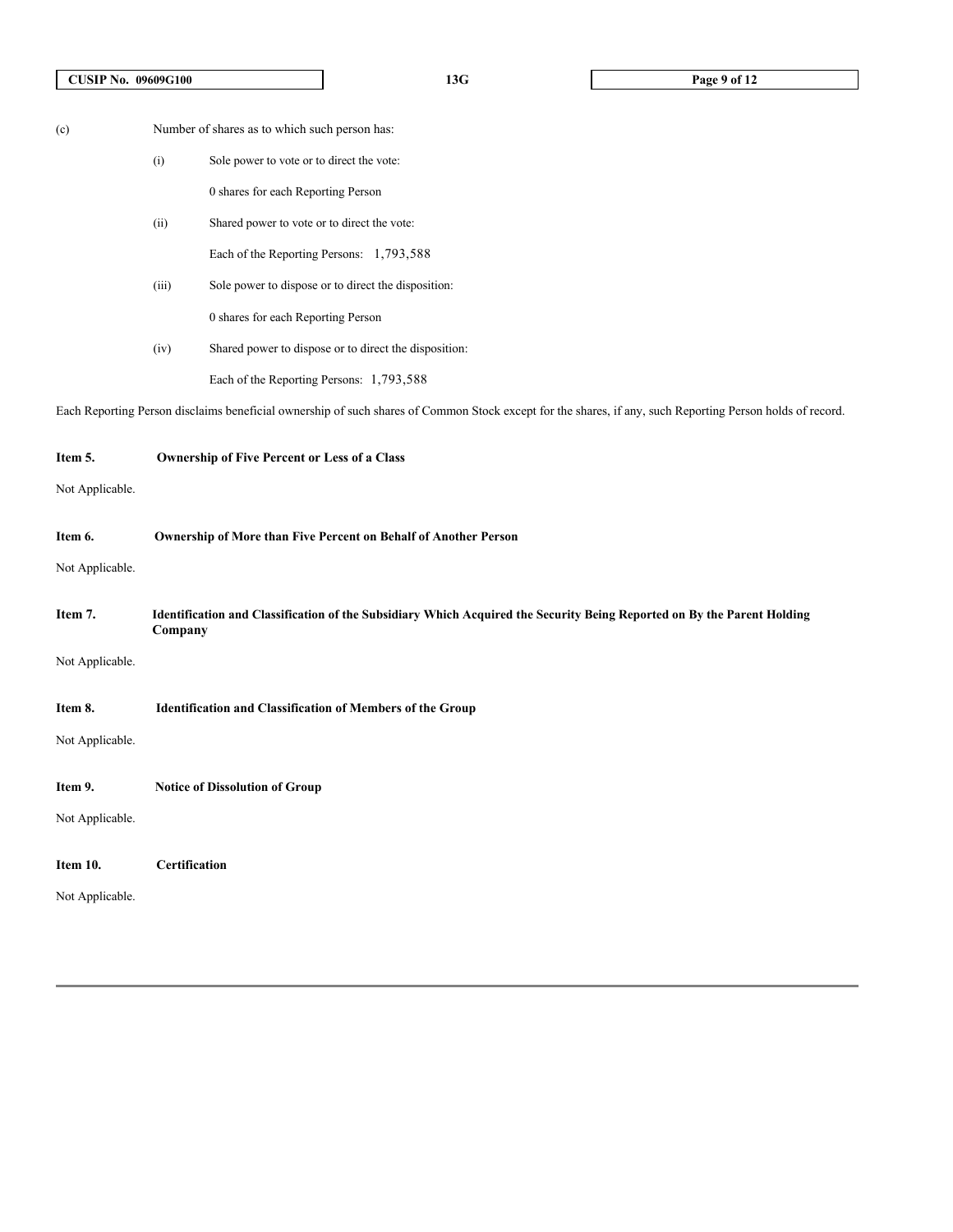# **SIGNATURE**

After reasonable inquiry and to the best of my knowledge and belief, I certify that the information set forth in this statement is true, complete and correct.

Dated: February 5, 2014

ARCH VENTURE FUND VII, L.P.

By: ARCH Venture Partners VII, L.P. its General Partner

By: ARCH Venture Partners VII, LLC its General Partner

By:  $*$  Keith Crandell Managing Director

ARCH VENTURE PARTNERS VII, L.P.

By: ARCH Venture Partners VII, LLC its General Partner

By: Keith Crandell

Managing Director

ARCH VENTURE PARTNERS VII, LLC

By: Keith Crandell

Managing Director

\*

\*

 $*$ 

Robert Nelsen

Keith Crandell

Clinton Bybee

\* By: /s/ Mark McDonnell Mark McDonnell as Attorney-in-Fact

This Schedule 13G was executed by Mark McDonnell pursuant to Powers of Attorney attached hereto as Exhibit 2 and incorporated herein by reference.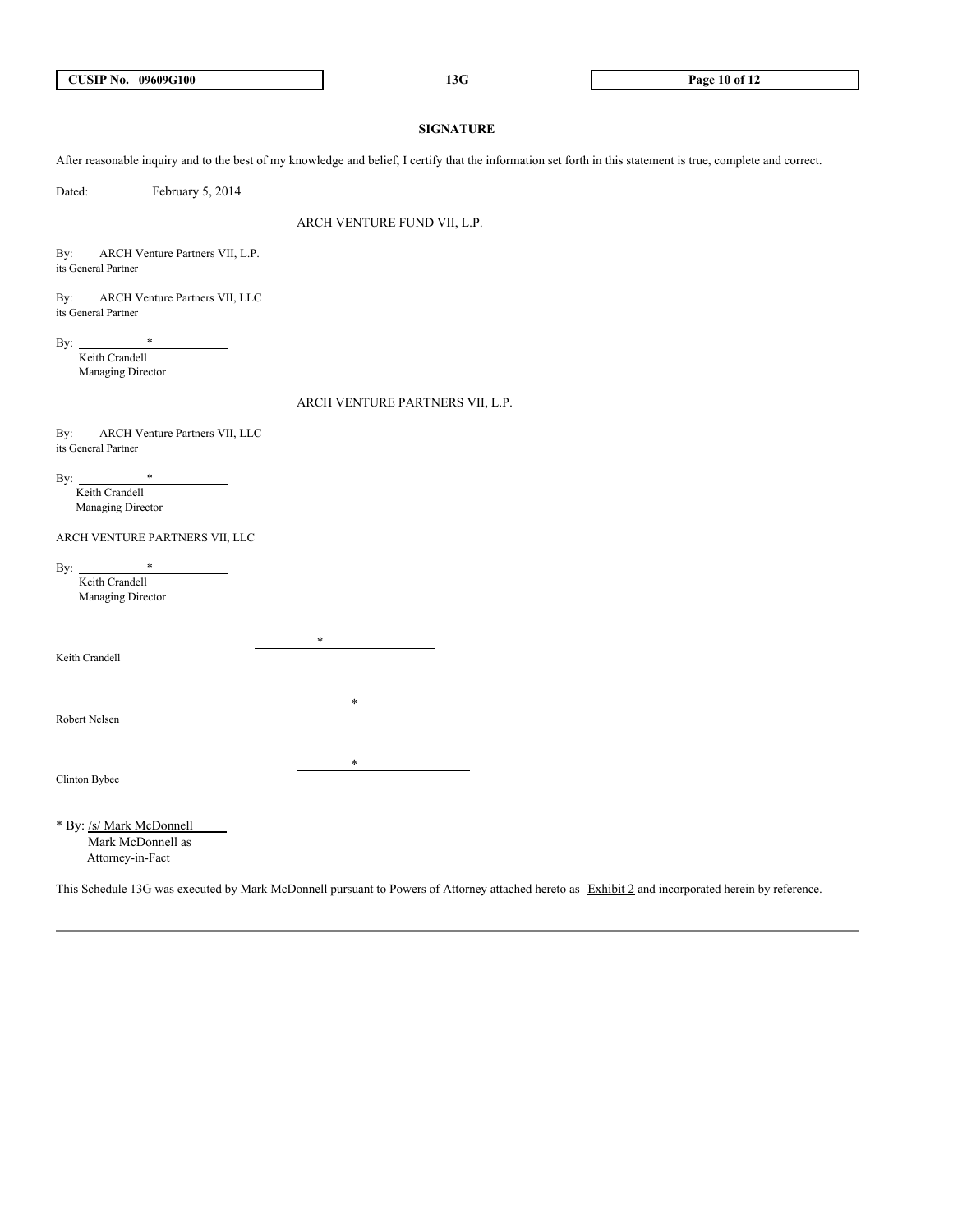# Exhibit 1

# AGREEMENT

Pursuant to Rule 13d-1-(k)(1) under the Securities Exchange Act of 1934, the undersigned hereby agree that only one statement containing the information required by Schedule 13G need be filed with respect to the ownership by each of the undersigned of shares of stock of bluebird bio, Inc.

This Agreement may be executed in any number of counterparts, each of which shall be deemed an original.

Dated: February 5, 2014

ARCH VENTURE FUND VII, L.P.

By: ARCH Venture Partners VII, L.P. its General Partner

By: ARCH Venture Partners VII, LLC its General Partner

By:  $*$  Keith Crandell Managing Director

ARCH VENTURE PARTNERS VII, L.P.

By: ARCH Venture Partners VII, LLC its General Partner

By:  $*$  Keith Crandell Managing Director

ARCH VENTURE PARTNERS VII, LLC

By: Keith Crandell Managing Director

Keith Crandell

Robert Nelsen

 $\overline{\phantom{a}}$ 

\*

\*

Clinton Bybee

\* By: /s/ Mark McDonnell Mark McDonnell as Attorney-in-Fact

This Agreement was executed by Mark McDonnell pursuant to Powers of Attorney attached hereto as Exhibit 2 and incorporated herein by reference.